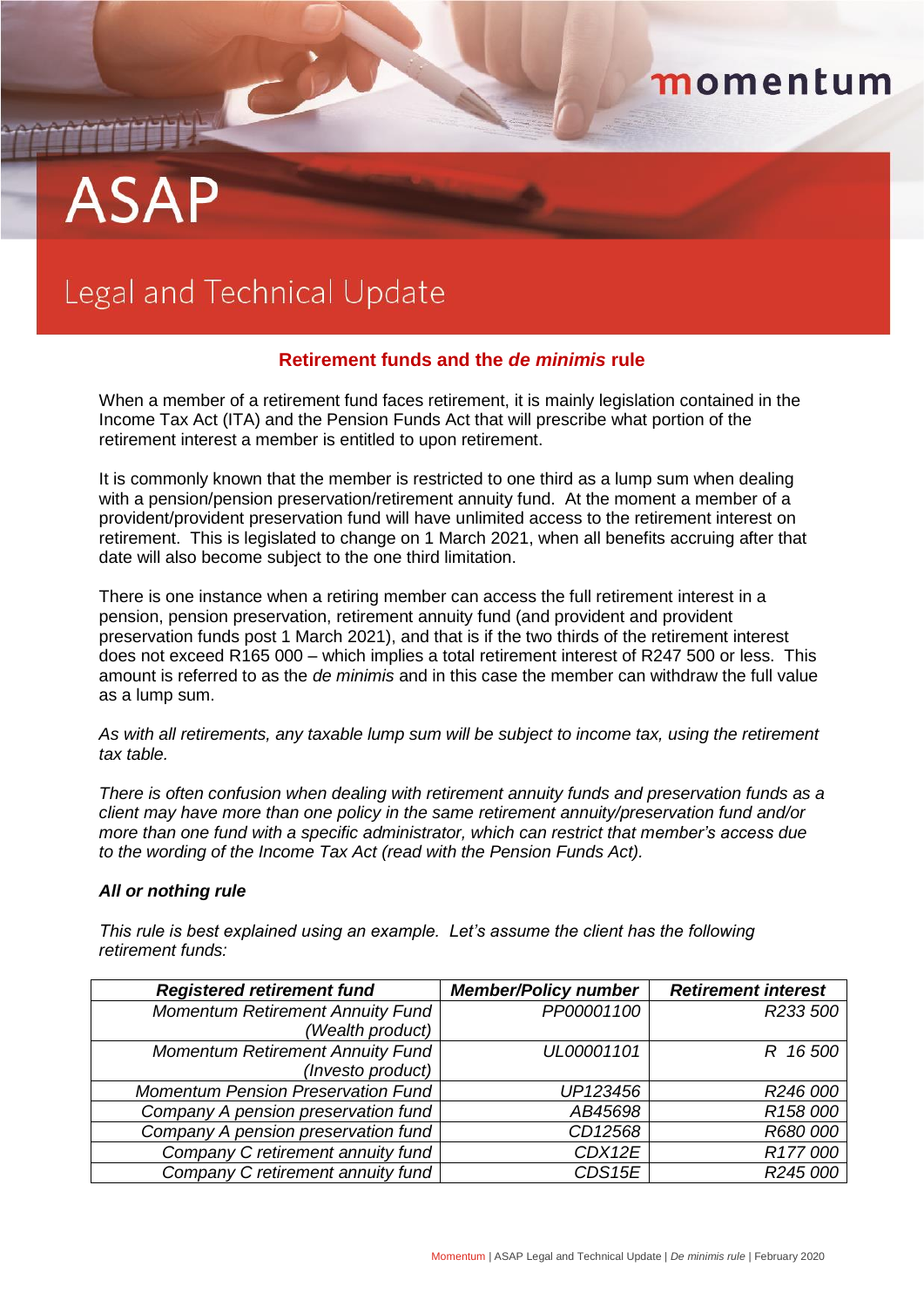The member would like to retire from all the funds and wants to withdraw the maximum cash lump sums possible. To determine how the *de minimis* rule must be applied, one has to consult the wording in the ITA. Each retirement fund's definition, being pension, provident (post 1 March 2021), retirement annuity and preservation funds, must be considered. It generally states something like this:

*"not more than one-third of the total value of the retirement interest may be commuted for a single payment, and that the remainder must be paid in the form of an annuity (including a living annuity) except where two-thirds of the total value does not exceed R165 000 or where the member is deceased…"*

The next relevant definition is that of retirement interest – what is a retirement interest in terms of the ITA:

*"means a member's share of the value of a pension fund, pension preservation fund, provident fund, provident preservation fund or retirement annuity fund as determined in terms of the rules of the fund on the date on which he or she elects to retire or transfer to a pension preservation fund, provident preservation fund or retirement annuity fund"*

The next step will be to determine what the ITA defines each one of the funds to be. There is general wording that is present in each of the definitions. The retirement annuity fund definition is as follows:

*"means any fund (other than a pension fund, provident fund or benefit fund) which is approved by the Commissioner in respect of the year of assessment in question and, in the case of any such fund established on or after 1 July 1986, is registered under the provisions of the Pension Funds Act"*

When interpreting the wording, it has the outcome that the *de minimis* rule is applied per registered retirement fund and not per underlying policy/retirement interest in that fund.

If a member wishes to retire and that member has more than one retirement interest with one fund administrator, the first step would be to determine if each retirement interest is in the same registered fund or not. Applying the definitions to the example, the member in our example has the following funds in the same registered funds – each highlighted by a different colour:

| <b>Registered retirement fund</b>         | <b>Member/Pol</b> | <b>Retirement</b> | <b>Maximum</b> |
|-------------------------------------------|-------------------|-------------------|----------------|
|                                           | number            | interest          | lump sum       |
| Momentum Retirement Annuity Fund          | PP00001100        | R223 500          | R223 500       |
| (Wealth product)                          |                   |                   |                |
| Momentum Retirement Annuity Fund          | UL00001101        | R 16 500          | R 16 500       |
| (Investo product)                         |                   |                   |                |
| <b>Momentum Pension Preservation Fund</b> | UP123456          | R246 000          | R246 000       |
| Co A pension preservation fund            | AB45698           | R158 000          | R 52 667       |
| Co A pension preservation fund            | CD12568           | R680 000          | R226 667       |
| Co C retirement annuity fund              | CDX12E            | R177 000          | R59 000        |
| Co C retirement annuity fund              | CDS15E            | R245 000          | R81 667        |

Please note: Any unauthorized copying or reprinting or publishing in any other publications, webpages or emails are strictly prohibited. Page **2** of **3**

The views and/or opinions expressed in this article have been prepared as a primary source of information and are not a recommendation for the conclusion of a transaction. This article has been prepared for general information and not having regard to any particular person's financial planning, tax planning, investment needs and objectives. No representation is given, warranty made or responsibility taken as to the accuracy, timeliness or completeness of any information contained in this article and MMI Group Limited will not be liable in contract or in delict or otherwise for any loss or damage arising as result of the reader relying on any such information (except in so far as any statutory liability cannot be excluded).